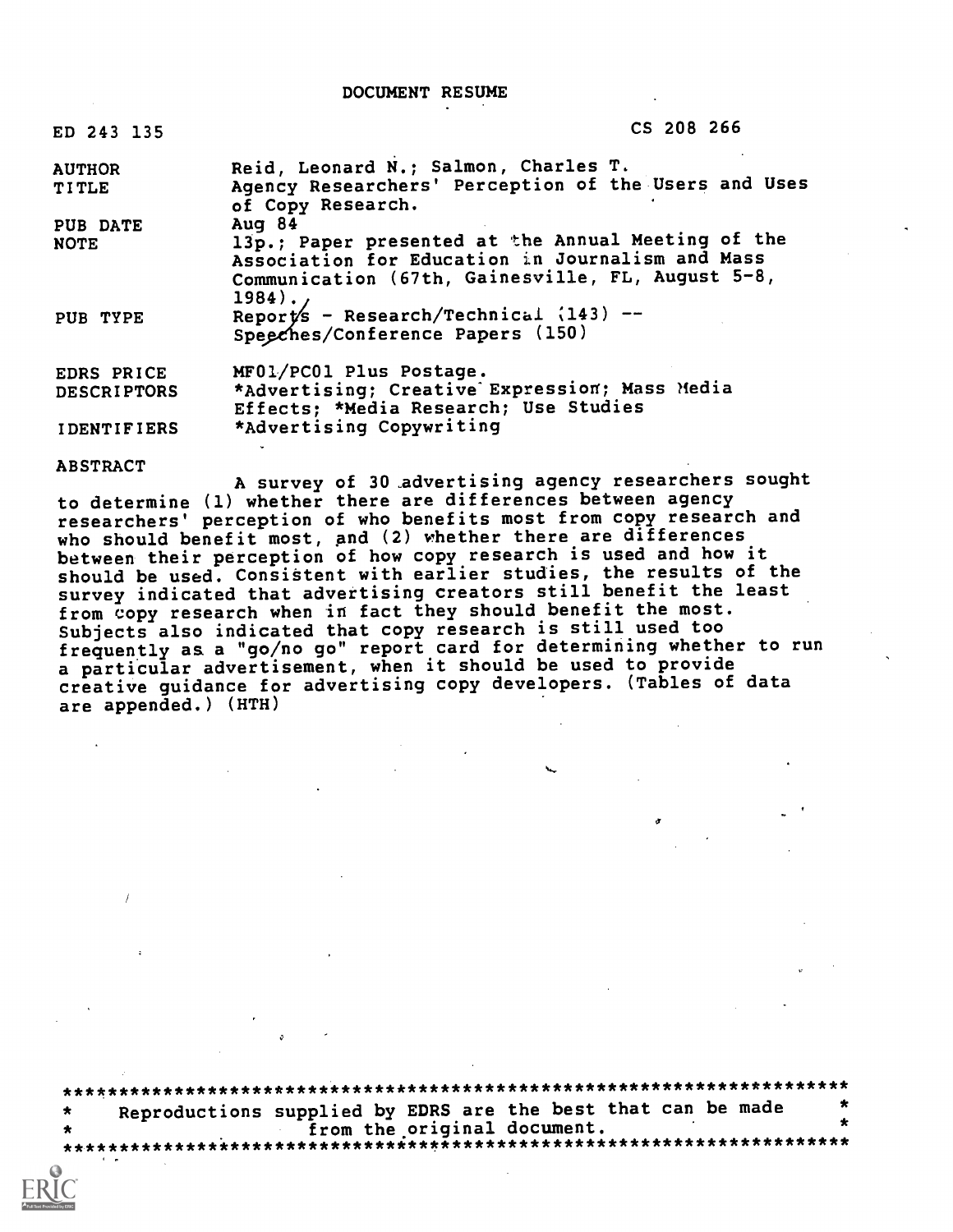U.S. DEPARTMENT OF EDUCATION NATIONAL INSTITUTE OF EDUCATION EOUCATIONAL RESOURCES INFORMATION CENTER (ERIC) This document has been reproduced as

a b

 $\zeta$ 

received from the person or organization originating it Minor changes have been made to improve reproduction quality.

Points of view or opinions stated in this rlocu ment do not necessarily represent official  $NIE$ position or policy.

**WR8027** 

# AGENCY RESEARCHERS' PERCEPTION OF THE USERS AND USES OF COPY RESEARCH

Leonard N. Reid Associate Professor School of Journalism and Mass Communication The University of Georgia Athens, Georgia 30602 (404) 542-4791

Charles f. Salmon Assistant Professor School of Journalism and Mass Communication The University of Georgia Athens, Georgia 30602 (404) 542-4466

> "PERMISSION TO REPRODUCE THIS MATERIAL HAS BEEN GRANTED BY

> > Leonard N. Reid

TO THE EDUCATIONAL RESOURCES.  $2$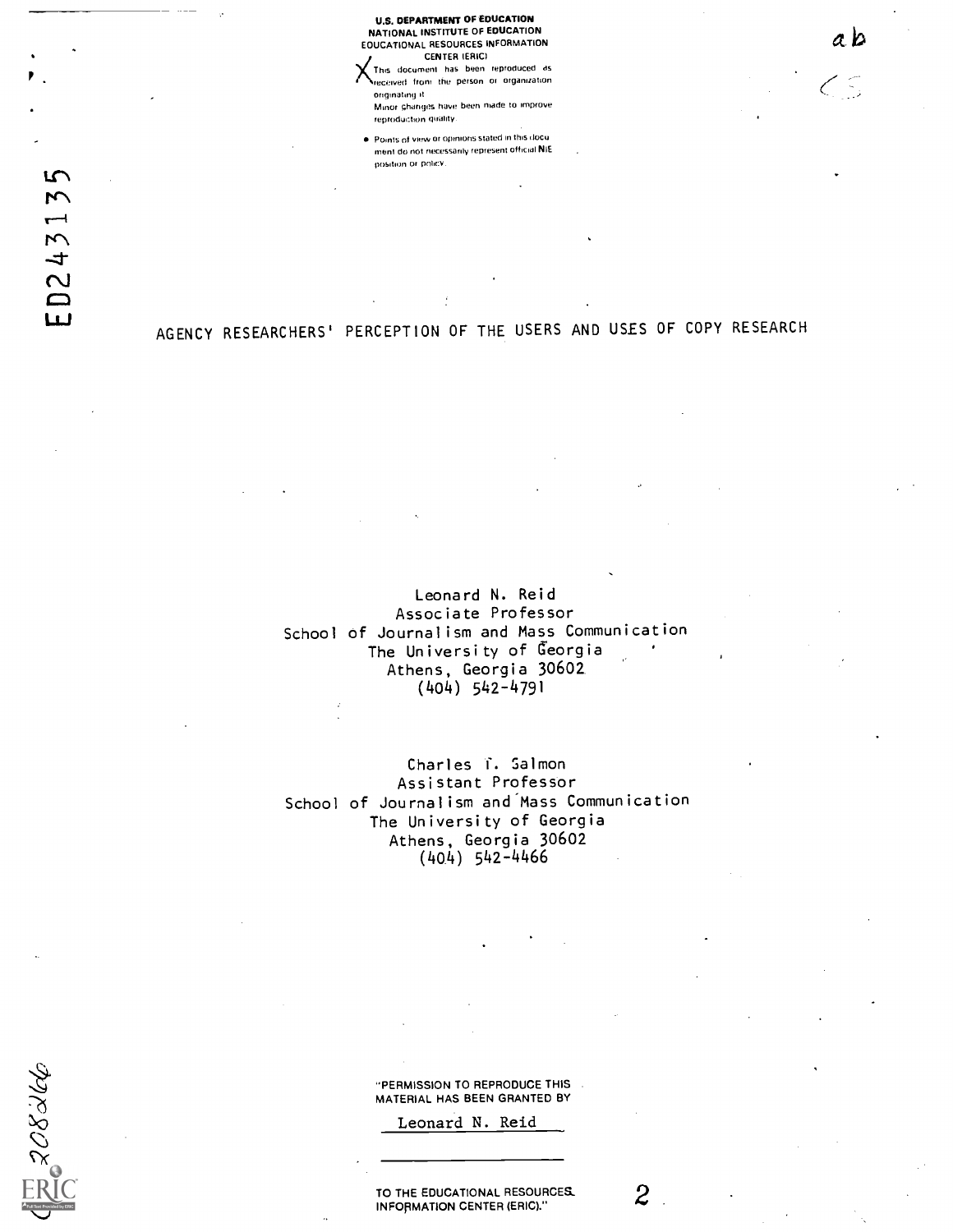## Abstract

AGENCY RESEARCHERS' PERCEPTION OF THE USERS AND USES OF COPY RESEARCH

 $\boldsymbol{\sigma}$  . The set of  $\boldsymbol{\sigma}$ 

The role of copy research in advertising planning remains a dilemma. This paper reports the results of a survey which was undertaken to determine whether there are differences between agency researchers' perception of the users and uses of copy research. Consistent with Shirley Young's earlier study, the survey found that (1) creatives still benefit the least from copy research when they should benefit the most and.(2) copy research is still used too frequently as a "go/no go" report card for determining whether or not to run a particular ad when it should be used to provide creative guidance.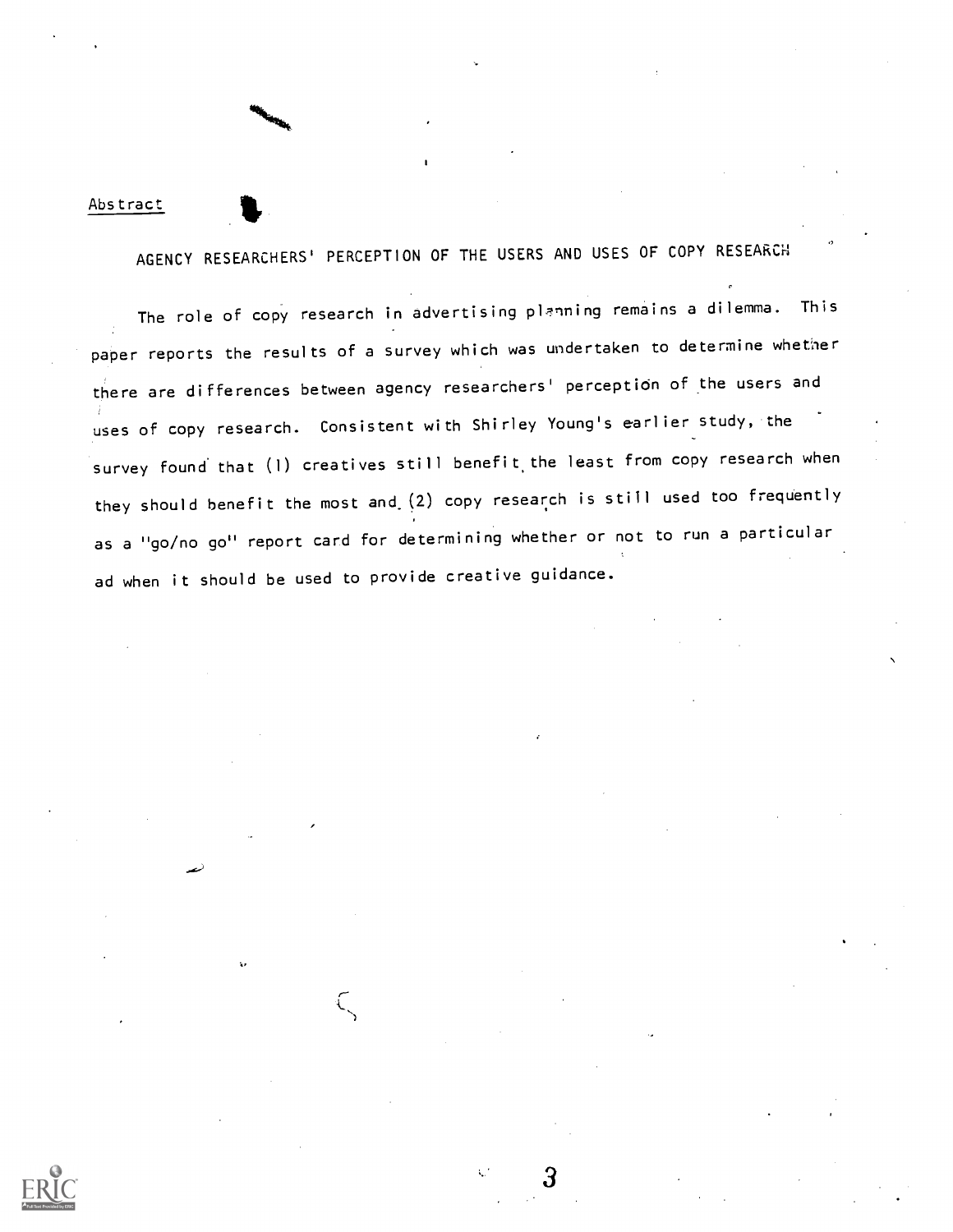AGENCY RESEARCHERS' PERCEPTION OF THE USERS AND USES OF COPY RESEARCH

One of the most important studies on advertising copy research was presented before the 1977 Advertising Research Foundation conference by Shirley Young (1977). The study, sponsored by the American Association of Advertising Agencies, surveyed 47 corporate (client) research directors, 30 agency research directors, and 50 agency creative directors, and was designed to determine whether they felt that copy research practices adequately identified effective copy. Four specific questions were studied:

- (1) How satisfied are advertisers and agencies with copy research?
- (2) What types of measures are used to test copy effectiveness?
- (3), Who benefits most and least from copy research?
- (4) How is (should be) copy research used in advertising decision making?

Collectively, the respondents expressed dissatisfaction with copy research, although there were some differences between the three groups. On a six-point satisfaction scale, 22% indicated high satisfaction with copy research; 25% indicated moderate satisfaction; and 53% indicated low satisfaction.

The respondents indicated that immediate recall (i.e., playback) was the most frequently used measure (78%). This measure was followed by day-after-recall  $(49%)$ , attitude toward ad  $(30%)$ , global attitude change  $(27%)$ , and attitude toward specific brand attributes (12%). A later survey of 42 client and 27 agency research directors reported similar results. The study, conducted by Ostlund, Clancy, and Sapra (1980), reported that 42% of the respondents used on-air recall measures

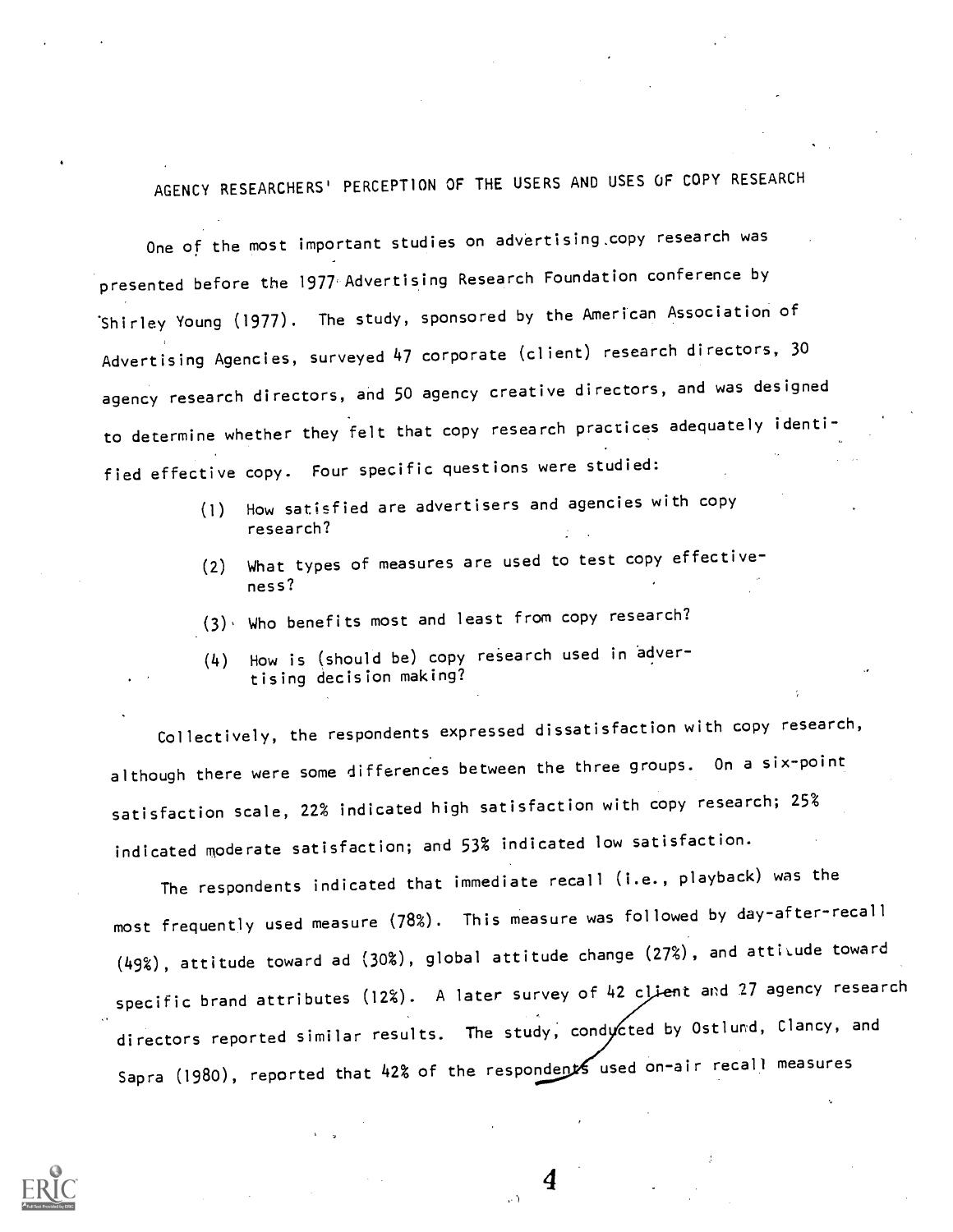and 32% used attitude change measures. Taken together, the studies reveal that forms of recall and attitude change are the two most frequently used measures by large advertisers and agencies.

2

By a wide margin, the respondents indicated that creatives benefit the least (48%) and brand managers the most from copy research (61%). However, when asked who should benefit, the respondents indicated that creatives should benefit the most (70%), followed by brand managers (42%) and account managers (20%). This clearly implies that all three groups recognize that copy research should provide guidance to the people who create the advertising.

When asked how copy research is used, the respondents indicated that it is primarily used to serve the client's desire for "magic numbers." Fifty-one percent of the respondents indicated that copy research serves as a "go/"no go" report card about whether or not to go with an ad and 34% indicated that it serves as "the primary decision tool." The respondents indicated that copy research is infrequently used to "provide creative guidance" (22%) or to "aid in creative judgement" (22%). However, when asked how copy research should be used, only 18% indicated as a "go/"no go" report card and only 22? as "the primary decision tool," while 74% indicated that it should be used "to provide creative guidance" and 77% indicated that it should be used to aid creative judgement. The implication is that there is a wide gap. between' how copy research.is used and should be used, and that. the emphasis is on "magic numbers" when it should be on diagnostic values.

From the results, Young (1977:9-12) made four recommendations to advertising practitioners:

> (1) There should be a range of copy research measures used to test copy effectiveness, and these measures should be matched to specific copy problems.

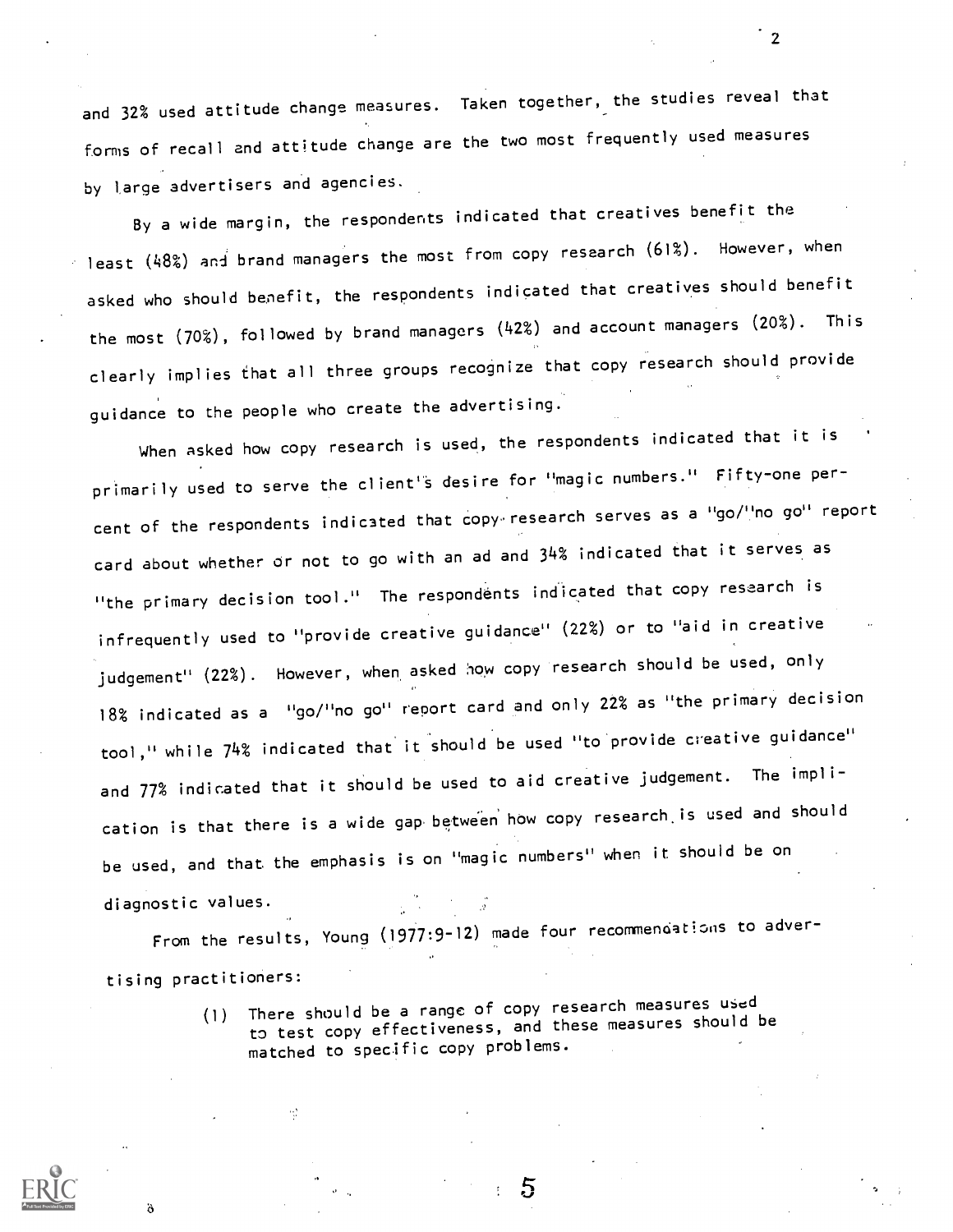- (2) Multiple measures, taken together, rather than a single measures should be used to test copy effectiveness.
- (3) Copy research should be primarily designed to help the creative people, although it is the responsibility of the creative, client and agency research people working together.
- (4) Copy research should be designed to provide creative guidance on how to creative more effective advertising, and evaluated on diagnostic values within the context of total knowledge about copy effectiveness.

Building upon Young's work, this article reports a survey of how larger agency researchers perceive the users and uses of copy research. The purpose of the survey was two-fold: (1) to determine whether there are differences. between agency researchers' perception of who benefits most from copy research and who should benefit most and (2) to determine whether there are differences between their perception of how copy research is used and how it should be used. Considering that over half a decade has passed since Young's report, another look at agency researchers' perception of the practice and ideal of copy research would seem worthwhile.

#### METHOD

#### Respondents

The sampling frame of agency researchers was Advertising Age's 1982 listing of the leading national advertising agencies (Advertising Age, March 18, 1982). Ninety-four researchers from the agency listing (i.e., agencies with a billing over five million dollars) were selected from the Standard Directory of Advertising Agencies (July 1982). The researchers were selected on the criterion of apparent responsibility (i.e., title). for an agency's copy research efforts.

A cover letter, as well as the questionnaire and a postage-paid return envelope, were mailed to the ninety-four researchers. The cover letter

Б

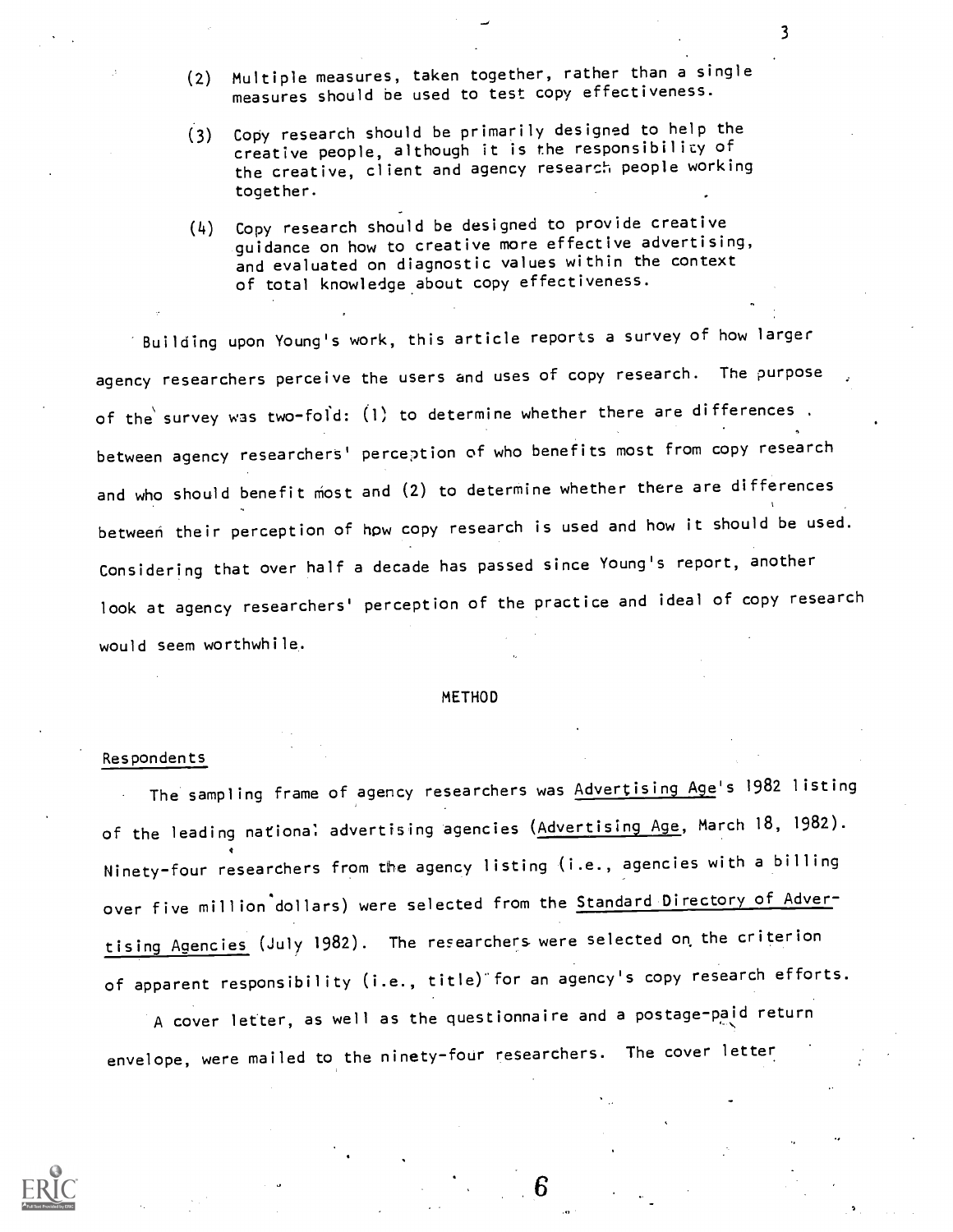explained the purpose of the survey and included a telephone number in the event that a researcher had any further questions regarding the survey.

Thirty useable questionnaires were returned, yielding the same number of agency researchers surveyed by Young. No follow-up procedures were used in an effort to increase the response rate because of the lack of further funding.

#### Measures

Perceptual differences in who benefits most from copy research versus who should benefit were measured by a series of five-point Likert scales. Five copy research users were evaluated: client brand managers, agency account managers, agency creative people, client research managers, and agency research managers. Two forms of the scales were constructed, with one form asking "who benefits" and the other form asking "who should benefit." The scale values ranged from "extremely beneficial" to "of no benefit," and were coded so that the value of "five" corresponded to the most positive perception and the value of "one" to the most negative.

Perceptual differences in how copy research is used versus how it should be used were also measured by a series of five-point Likert scales. The uses evaluated were: "used as a 'go,''no go' report card to determine which ad to use;" "used to help sell a point of view;" "used to provide creative guidance by providing detailed information about various dimensions of an ad;" "used as the primary decision criterion;" and "used as an aid to professional judgement about an ad." Two forms of the scales were constructed, with one asking "how copy research is used" and the other asking "how it should be used." The scale values ranged from "extremely important" to 'of no importance," and were coded so that the value of "five" corresponded to the most positive perception and the value of "one" to the most negative.

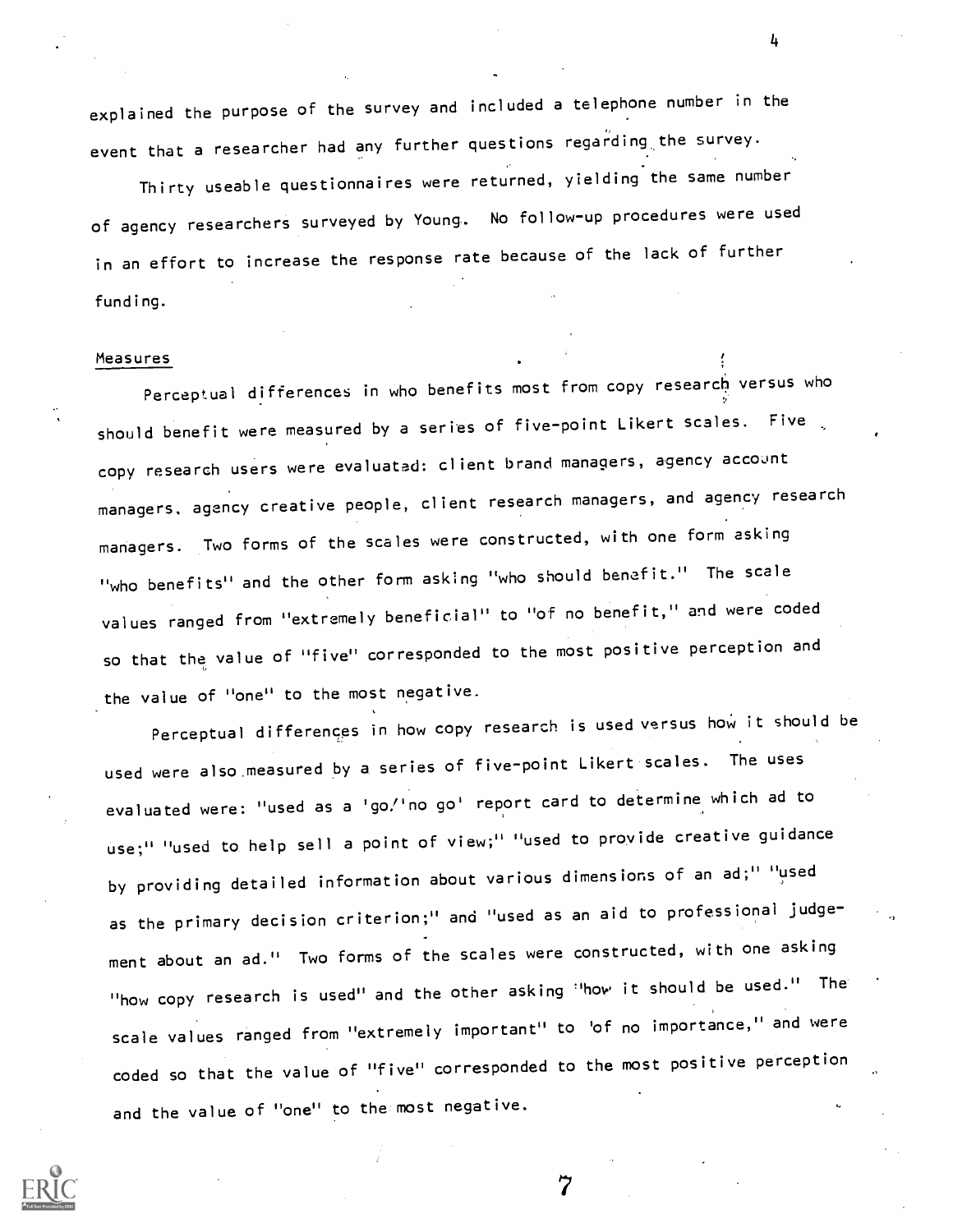RESULTS

## Users of Copy Research

Table <sup>1</sup> presents the mean scores of the agency researchers' perception of which users benefit versus should benefit from copy research. Only one statistically significant difference was found among the user groups. The significant difference occurred in the agency creative group. The mean score for the "who benefits" scale was 3.11 and 4.34 for the "who should benefit" scale, indicating by the direction of the response that copy research is perceived as moderately beneficial to creatives when it should be very beneficial.

While no statistical tests were performed, visual inspection of the rankorder distribution of the means by the "who benefits" versus "who should benefit" scales supports the above finding. Client brand managers were perceived to benefit the most  $(3.98)$  from copy resgarch, while agency creatives were perceived to benefit the least  $(3.11)$  when they should benefit the most  $(4.34)$ .

The frequency distribution of the response by scale values also supports the finding. In response to the "who benefits" scale, seventy-seven percent of the researchers indicated that copy research is extremely or very beneficial to client brand managers; twenty-three percent indicated that it is moderately beneficial; and'none indicated that it is of little or no benefit. In contrast, only thirty-percent of the researchers indicated that copy research is extremely or very beneficial to creatives; fifty-percent indicated that it is moderately beneficial; and twenty-percent' indicated that it is of little or no benefit.

While little response change to the "who should benefit" scale was detected regarding client brand managers, considerable change occurred regarding agency creatives. Eighty-eight percent of the researchers indicated that copy research should be extremely or very beneficial to creatives; twelve percent indicated that it should be moderately beneficial; and none indicated that it should be

5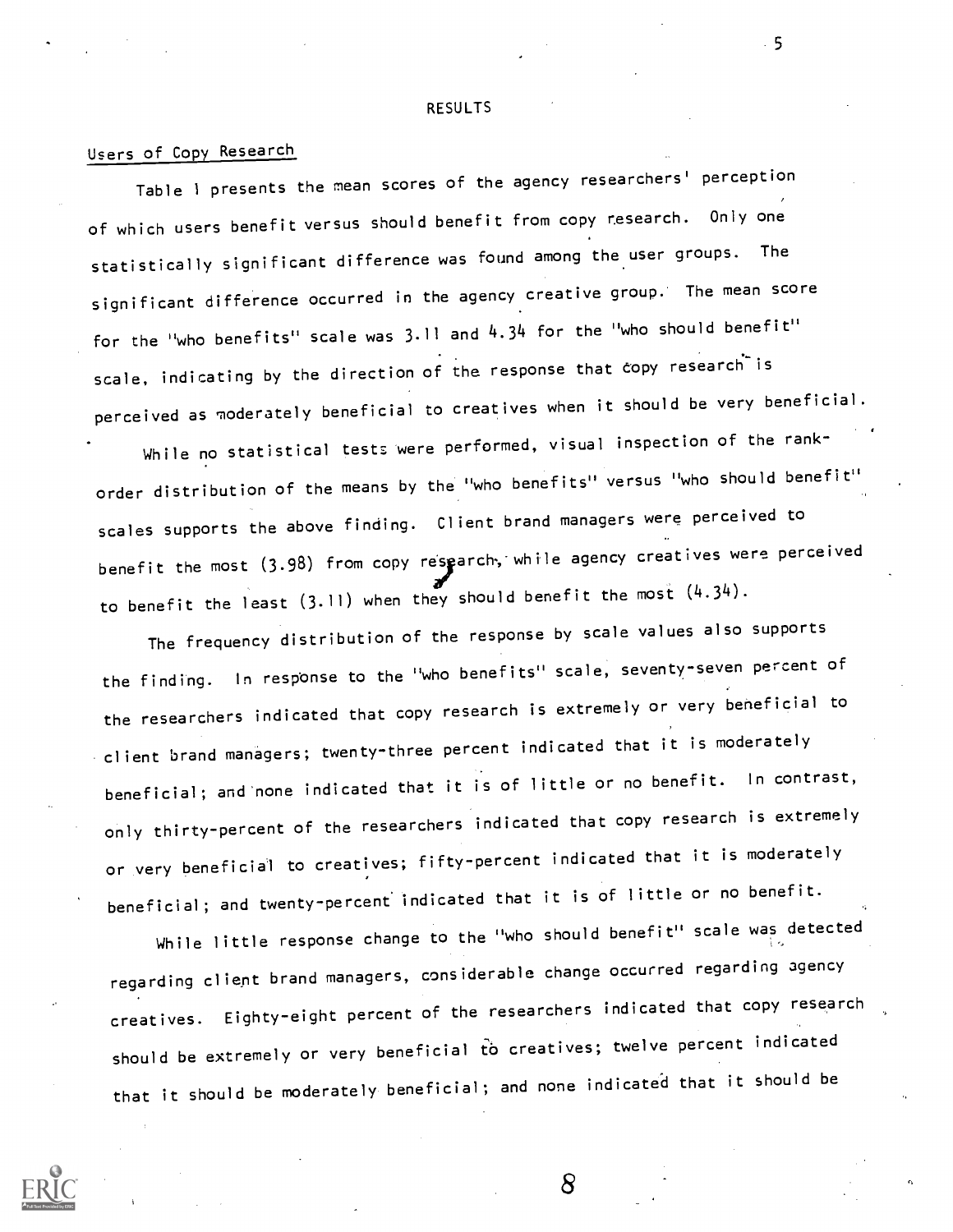of little or no benefit. The only noteable change regarding client brand managers was that eight percent of the researchers indicated that copy research should be  $\frac{1}{3}$ of little or no benefit.

## Uses of Copy Research

Table 2 presents the mean scores of the agency researchers' perception of how copy research is used versus how it should be used. Of the five uses, four exhibited statistically significant mean differences between the practice and ideal of copy research utilization.

Two of the uses, "to help sell a point of view" and "to provide creative guidance," were significantly different at the .01 level. Mean scores for the "to help sell a point of view" use ranged from 3.02 for the "is used" scale to 2.45 for the "should be used" scale. Mean scores for the "to provide creative guidance" use ranged from 3.72 for the "is used" scale to 4.11 for "should be used" scale. The direction of the response for the two uses indicates that the perception is that copy research should be used less as evidence for supporting personal opinion about ads, while used more to provide creative guidance to the people who create the ads.

The other two uses, "as a go/no go report card" and "as the primary decision criterion," were significantly different at the .05 level rather than the .01 level. Mean scores for the "go/no go report card" use ranged from 3.75 for the "is used" scale to 3.34 for the "should be used" scale. Mean scores for the "as the primary decision criterion" ranged from 2.84 for the "is used" scale to 2.43 For the "should be used" scale. The direction of the response for both uses indicate that the perception is that copy research should be used less as as "go/no go" criterion in deciding which ad to run and even less as the primary decision criterion.

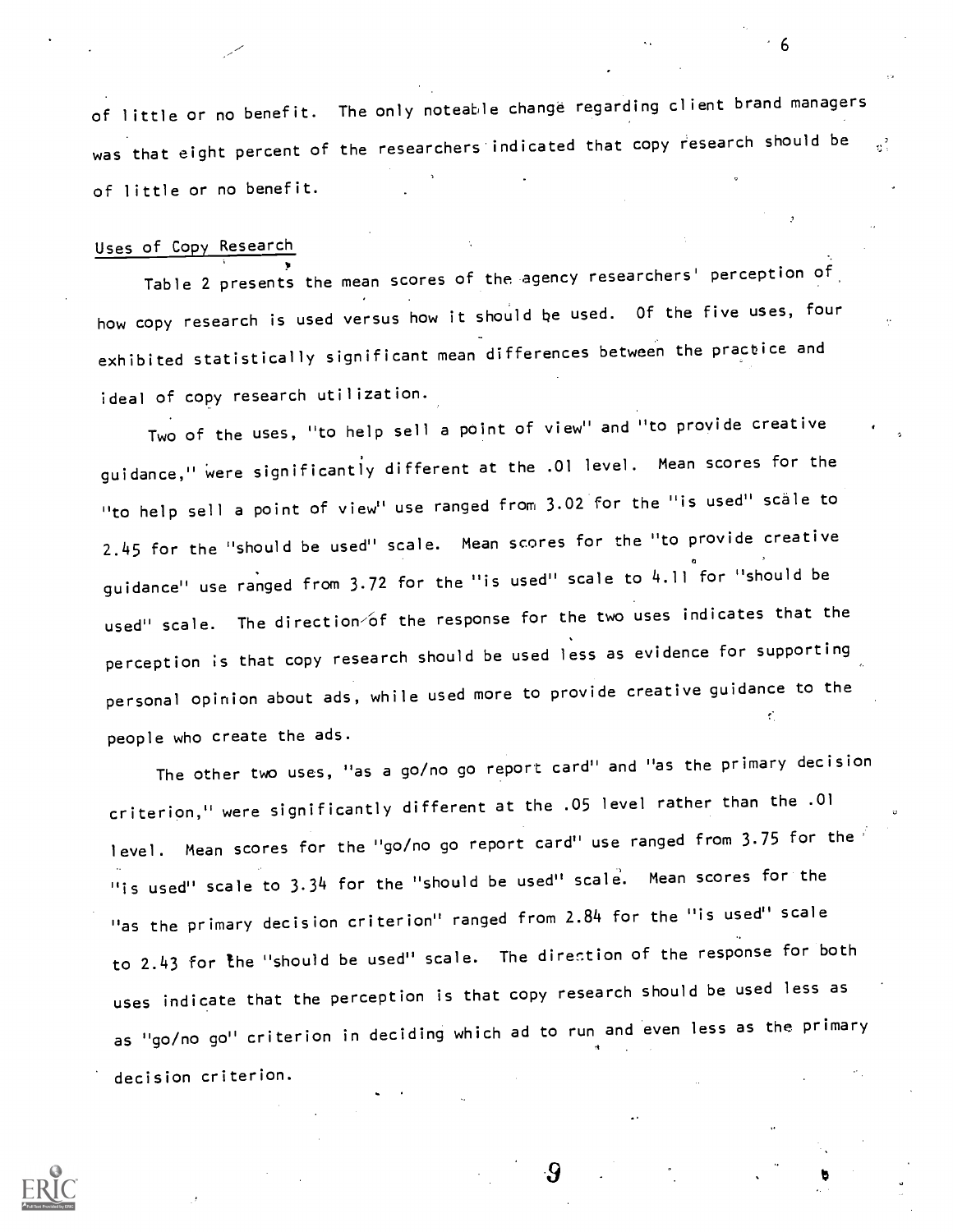The non-significant difference occurred for the "as an aid to professional , judgement" use. Response to the two scales indicate that the perception is that  $^{\circ}$ copy research is an important supplement to professional judgement and is incorporated in actual practice.

## SUMMARY AND IMPLICATION

In her original report, Young (1977:8) warned "that the right users -- the creative people -- are not being served and that the copy testing is not being used for the right purposes -- that is, to provide guidance on how to provide more effective copy within the context of a body of research."

A comparison of the results of the present study with Young's indicates that not much has changed regarding the users and users of copy research -- at least as seen by thirty agency researchers. Although years have past since Young recommended to the advertising industry that copy research be primarily designed to provide guidance to creatives on how to make ads more effective, there remains a gap between the practice and ideal of copy research. As seen by agency researchers, (1) creatives still benefit the least from copy research when they should benefit the most and (2) copy research is still used too frequently as a "go/no go" report card for determining whether or not to run a particular ad when it should be used to provide creative guidance. Taken together, the implication'remains: "More emphasis should be placed on the, diagnostic dimensions of copy research and less on what Young calls the "magic number" aspects.

10

 $\overline{7}$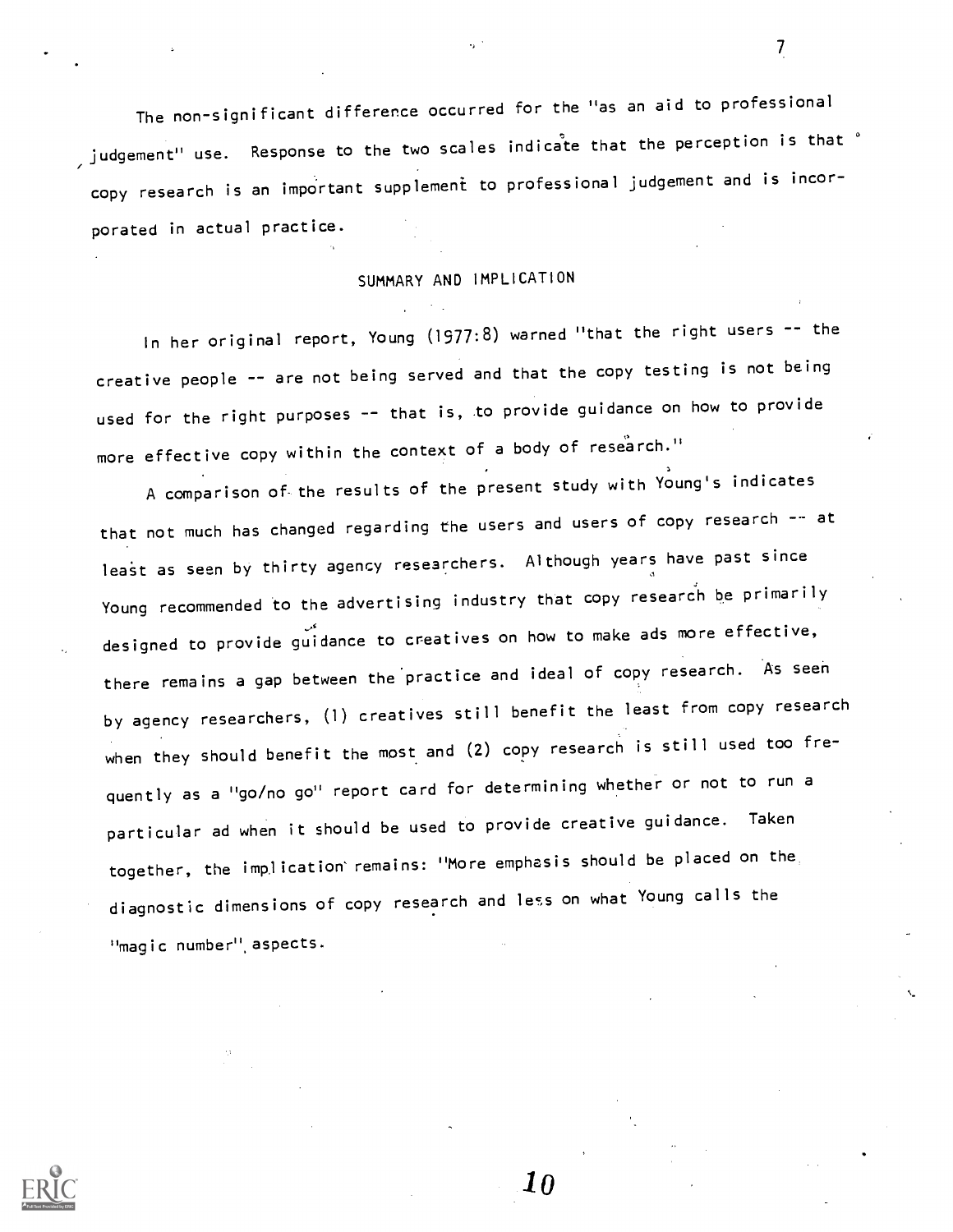## REFERENCES

- 1. Advertising Age, "Agencies with Gross Income Over \$15,000,000;" "Agencies with Gross of \$5-\$15,000," March 18, 1982.
- 2. 05tlund, Lyman E., Keven J. Clancy, and Rakesh Sapra, "Inertia in Copy Research," Journal of Advertising Research, 20 (February 1980), 17-14.
- 3. Standard Directory of Advertising Agencies, Skokie, 11.: National Register Publishing Co., Inc., July 1982.
- 4. Young, Shirley, "Copy Testing For What? For Whom?" paper presented . to Annual Conference of the Advertising Research Foundation, New York, New York, October 1977.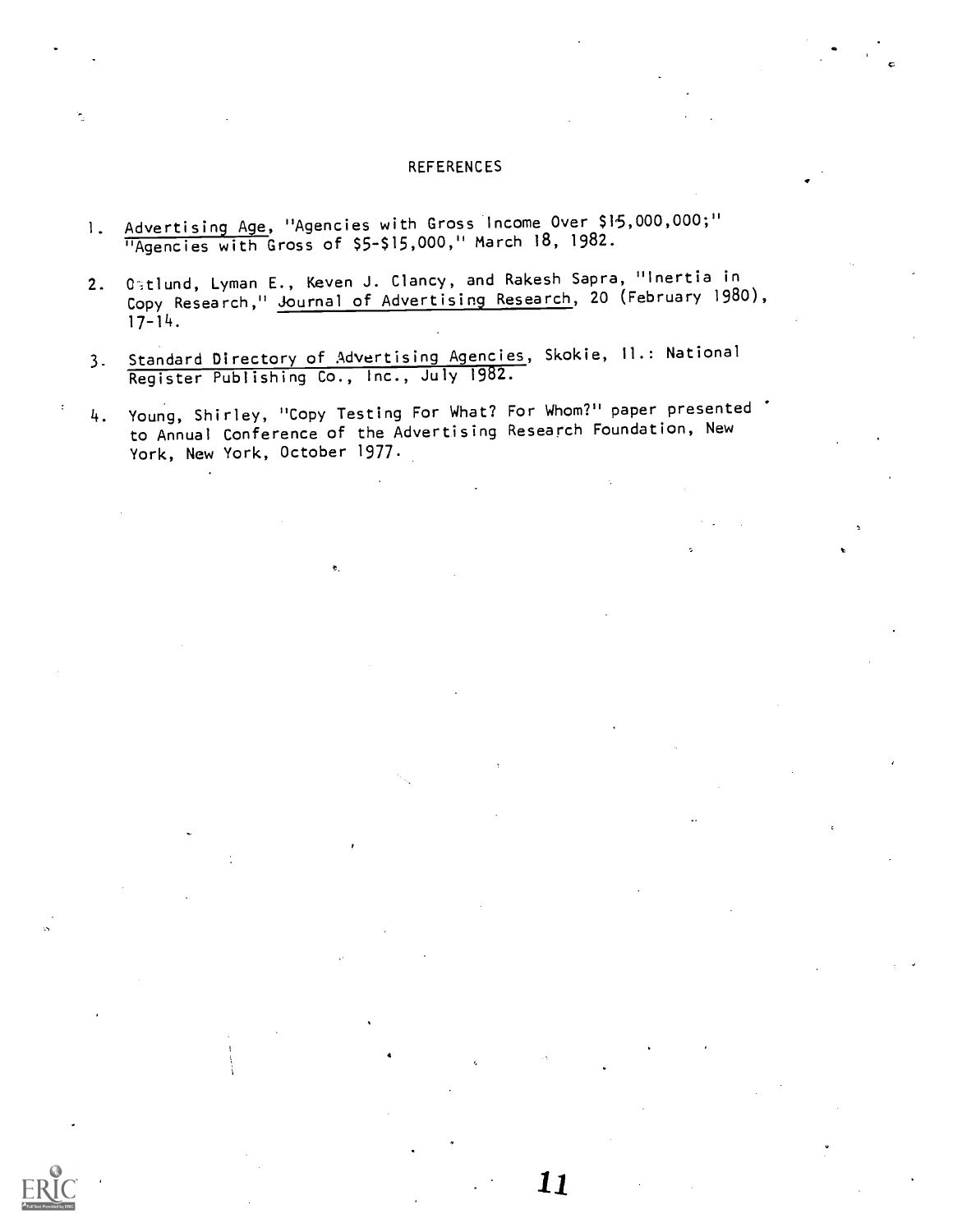| Who Benefits  | Who Should Senefit | 工    | $\overline{P}$ |           |
|---------------|--------------------|------|----------------|-----------|
| 3.98<br>(.73) | 3.77<br>(.86)      | 1.35 | ns             |           |
| 3.88<br>(.69) | 3.98<br>(.82)      | .63  | n <sub>S</sub> |           |
| 3.11<br>(.81) | 4.34<br>(.86)      | 8.26 | .01            | $\bullet$ |
| 3.66<br>(.91) | 3.70<br>(.90)      | .31  | n <sub>S</sub> |           |
| 3.65<br>(.91) | 3.84<br>(.91)      | 1.31 | n <sub>S</sub> |           |
|               |                    |      | ÷.             |           |

|  |  |  |  |  |  |  | Who Benefits or Should Benefit from Copy Research |
|--|--|--|--|--|--|--|---------------------------------------------------|
|--|--|--|--|--|--|--|---------------------------------------------------|

TABLE <sup>I</sup>

 $\ddot{\phantom{a}}$ 

 $\mathcal{L}^{\text{eff}}$